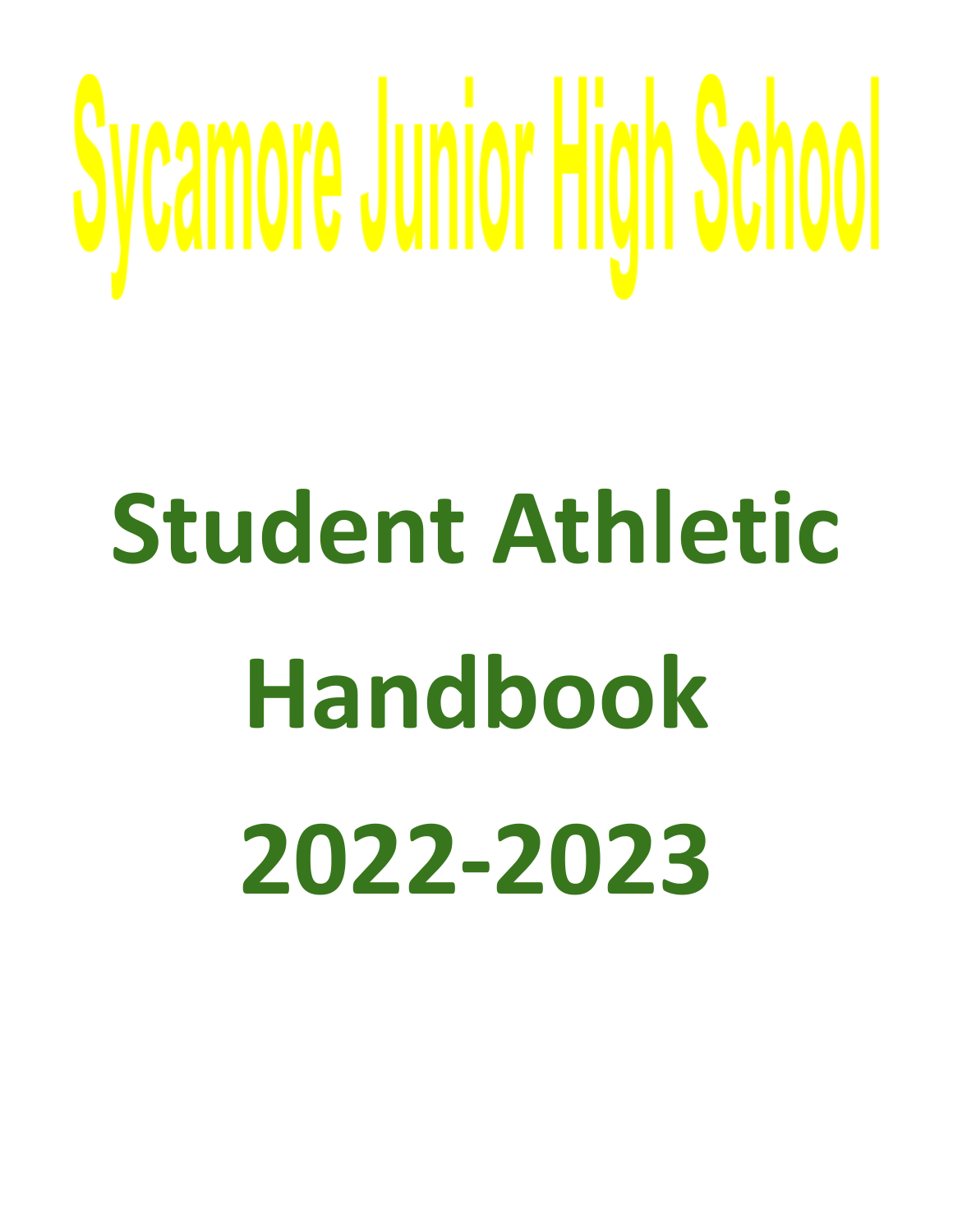

# **TABLE OF CONTENTS**

| <b>SECTION</b>   | <b>CONTENTS</b>                                       | <b>PAGE</b>      |
|------------------|-------------------------------------------------------|------------------|
| <b>Section 1</b> | <b>Programs and Equipment</b>                         | 3                |
|                  | 100. Fall Sports                                      | $3 - 4$          |
|                  | 101. Winter Sports                                    | 4                |
|                  | 102. Spring Sports                                    | 5                |
|                  | 103. Equipment Provided                               | $5-6$            |
| <b>Section 2</b> | <b>Required Paperwork</b>                             | 6                |
|                  | 200. Physical Form                                    | 6                |
|                  | 201. Emergency Medical Authorization                  | $6\,$            |
|                  | 201.A Concussion Information Form                     | $\boldsymbol{6}$ |
|                  | 202. Student Participation Form                       | 6                |
|                  | Acknowledgement of Injury                             |                  |
|                  | <b>OHSAA Athletic Eligibility</b><br>$\bullet$        |                  |
|                  | Handbook Acknowledgement<br>$\bullet$                 | $\overline{7}$   |
|                  | 203. Pay to Participate Form                          |                  |
| <b>Section 3</b> | <b>Coach, Athlete and Parent Responsibilities</b>     | 7                |
|                  | 300. The Coach's Responsibility                       | $7 - 8$          |
|                  | 301. The Athlete's Responsibility                     | $7-8$            |
|                  | 302. The Parent's Responsibility                      | 8                |
|                  | 303. Sports Drop Off Box                              | 8                |
|                  | 304. Late Pick-up Policy                              | $9$              |
|                  | 305. Holiday Policy                                   | 9                |
|                  | 306. The Role of Parents in Interscholastic Athletics | $9 - 10$         |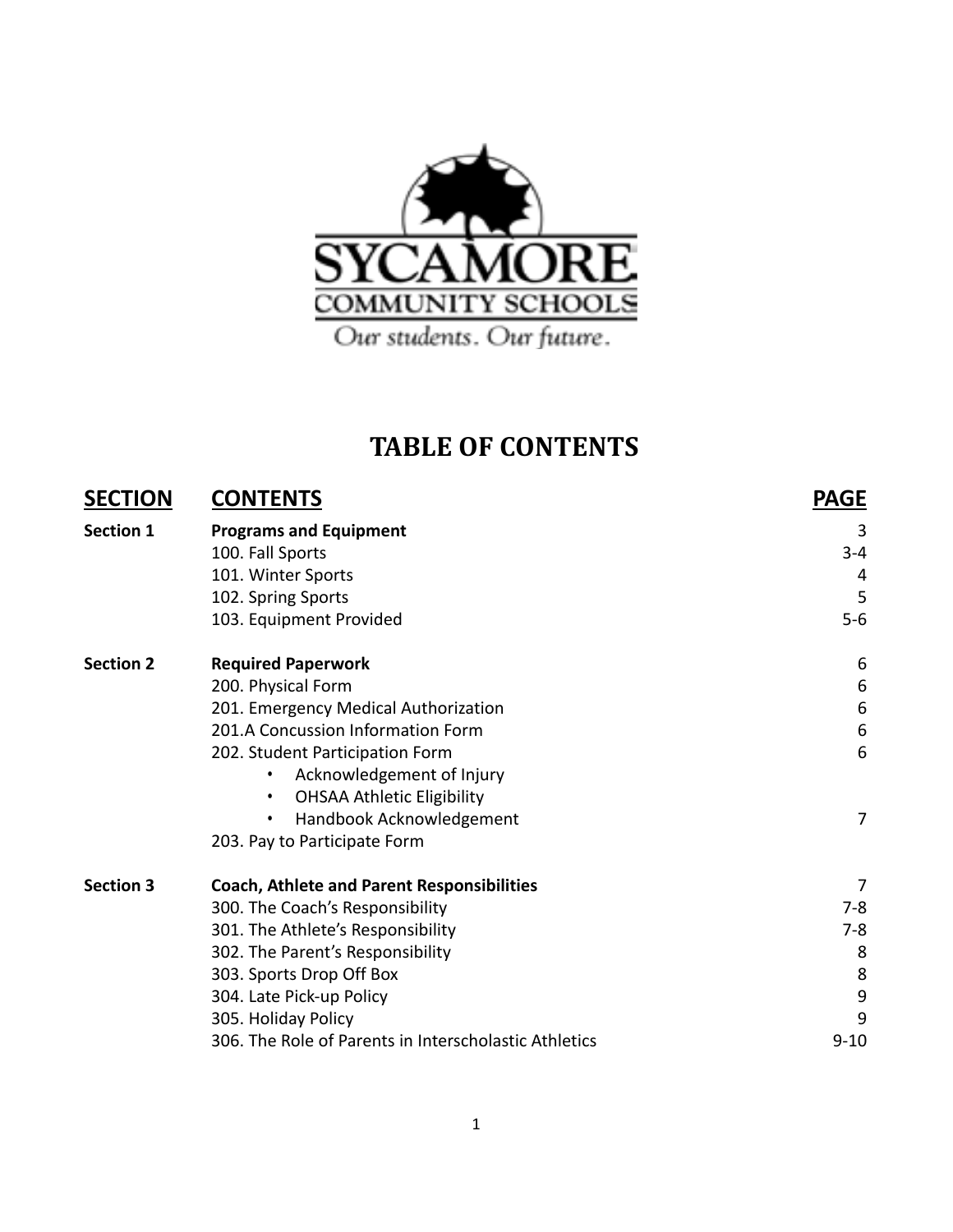| <b>Section 4</b> | <b>General Rules and Guidelines</b>             | 11        |
|------------------|-------------------------------------------------|-----------|
|                  | 400. Conduct                                    | 11        |
|                  | 401. Eligibility                                | 11        |
|                  | 402. Transportation                             | $11 - 12$ |
|                  | 403. Attendance                                 | 12        |
|                  | 404. School Closed Due To Poor Weather          | 12        |
| <b>Section 5</b> | Communication                                   | 13        |
|                  | 500. Sycamore Junior High Website/Schedule Star | 13        |
|                  | 501. Lines of Communication                     | 13        |
| <b>Section 6</b> | <b>Health</b>                                   | 13        |
|                  | 600. Warning                                    | 13        |
|                  | 601. When an Injury Occurs                      | 13        |
|                  | 602. Acknowledgement of Risk                    | 13        |
|                  | 603. Health Condition Alert                     | 13        |
|                  | 604. Medication Dispensing Policy               | 14        |
| <b>Section 7</b> | <b>Awards</b>                                   | 15        |
|                  | 700. 110% Award                                 | 15        |
|                  | 701. Archie Griffin Sportsmanship Award         | 15        |
|                  | 702. Sport-Specific Award                       | 15        |
| <b>Section 8</b> | <b>Team Photos</b>                              | 15        |
| <b>Section 9</b> | <b>GMC School Directions</b>                    | 15        |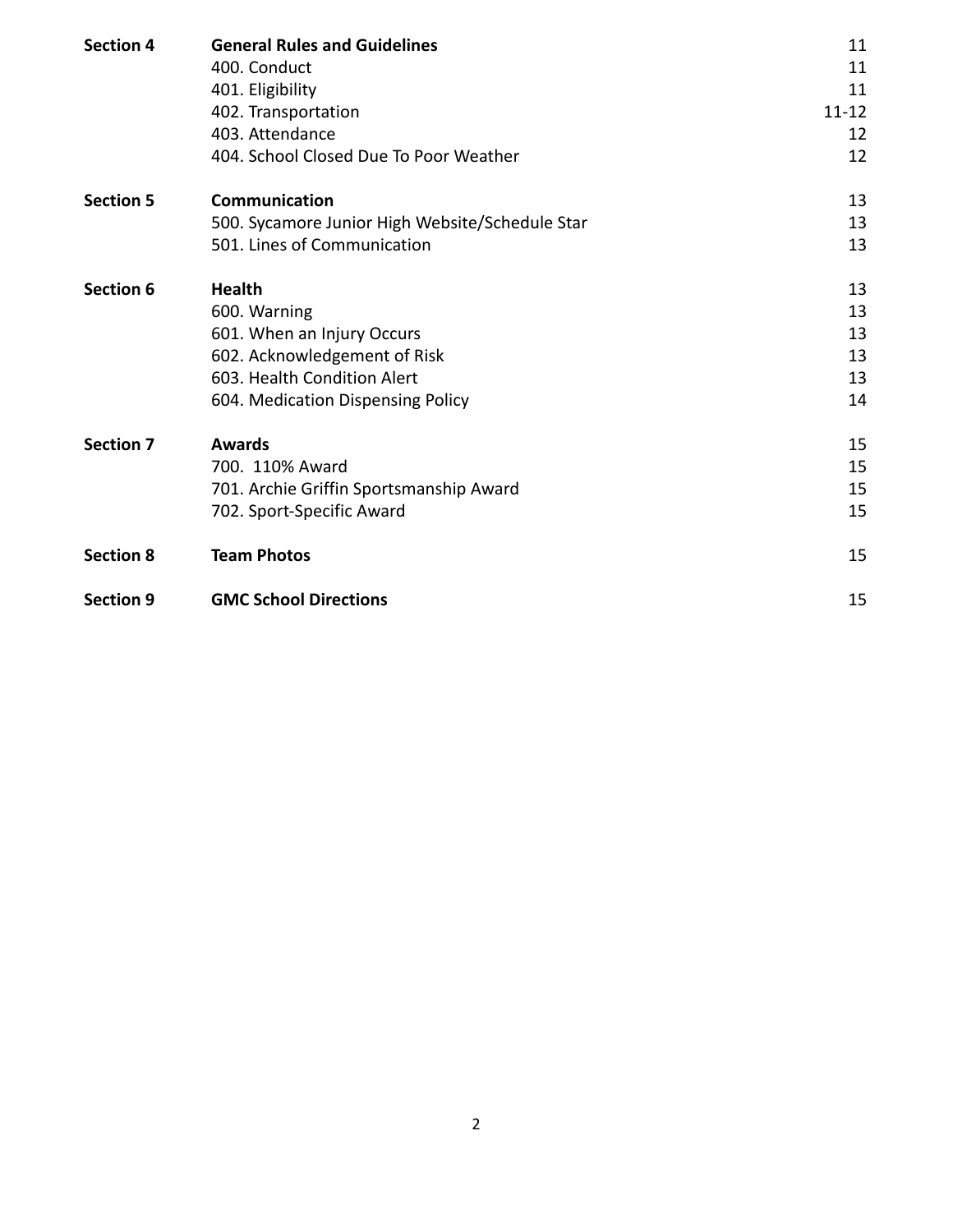### **SECTION 1: Programs and Equipment**

| <b>FALL</b>          | <b>WINTER</b>       | <b>SPRING</b>       |
|----------------------|---------------------|---------------------|
| Cheerleading         | Boys' Basketball    | <b>Track</b>        |
| <b>Cross Country</b> | Girls' Basketball   | Boys' Lacrosse      |
| Football             | Cheerleading        | Girls' Lacrosse     |
| Boy's Golf           | Swimming and Diving | Fast Pitch Softball |
| Girls' Golf          | Wrestling           | Boys' Tennis        |
| Boys' Soccer         |                     |                     |
| Girls' Soccer        |                     |                     |
| Girls' Tennis        |                     |                     |
| Girls' Volleyball    |                     |                     |

### **100. FALL SPORTS SEASON: August thru October**

**CHEERLEADING:** Cheerleading tryouts for the fall season will be held May 16, 18, and 19 from 3:30-5:30 pm. Ten  $7<sup>th</sup>$  graders and ten 8<sup>th</sup> graders will be selected. The girls will cheer at all home and away football games for their grades.

CROSS COUNTRY: The cross country team is made up of 7<sup>th</sup> and 8<sup>th</sup> grade boys and girls. Conditioning and practices begins Monday Aug 1st from 8-9:30 am. The team will practice together but compete in separate grade and gender categories. Athletes will be required to run two miles in order to participate in meets. When school begins practices will be held from 3:15 p.m. – 5:00 p.m. Most meets take place during the week but there are a few on Saturdays.

FOOTBALL: There is one 7<sup>th</sup> and one 8<sup>th</sup> grade football team. Practices start Monday Aug 1 from 8:30-11:30. Once school begins both teams practice every day from 3:15 p.m. – 5:30 p.m. Games are held during the week. There are no cuts.

**BOY'S GOLF:** There are approximately 8-10 boys selected to participate on the golf team. Selections are made based on criteria determined by the coach. All three days of qualifying rounds, the week of Aug 8th, are mandatory. For players making the team, practice rounds will be held before the season starts. Golfers are responsible for having their own clubs and paying preseason qualifying rounds and/or clinics.

**GIRL'S GOLF:** Our girl's golf team is designed for all girls of various levels of expertise. Emphasis is on learning swing fundamentals and short game skills. Golfers are responsible for having their own clubs and paying qualifying rounds and/or clinics as well as pre-season practice rounds. A pre-season parent meeting will be held at 7 pm on Thursday July 28th. The team's first practice is 6:30-8 pm Monday, August 1st at the Tri-County Golf Ranch. For more girls golf information and updates please email Coach Paul Alexander at spalex100@hotmail.com.

**BOY'S SOCCER:** Tryouts will start on Aug 3rd at Grooms Field from 8-10 am. Once school begins practices will be held each day from 3:15 p.m. - 5:00 p.m.. Approximately 20 boys are selected to be on the team made up of  $7<sup>th</sup>$ and 8<sup>th</sup> graders.

**GIRL'S SOCCER:** Tryouts will take place on Aug 3rd at Grooms Field from 8-10 am. Once school begins practices will be held from 3:15 p.m. - 5:00 p.m. Approximately 20 girls are selected to be on the team made up of  $7<sup>th</sup>$  and 8<sup>th</sup> graders.

**GIRL'S TENNIS:** Tryouts will begin on Monday Aug 8 from 9-11 am at Weller Park tennis courts. Once school begins practices will be held from 3:15 p.m. – 5:00 p.m. About 10 girls will be selected to be on the Gold team. The Green tennis team is non-cut and will play non-conference matches. 7 players will participate in an "official"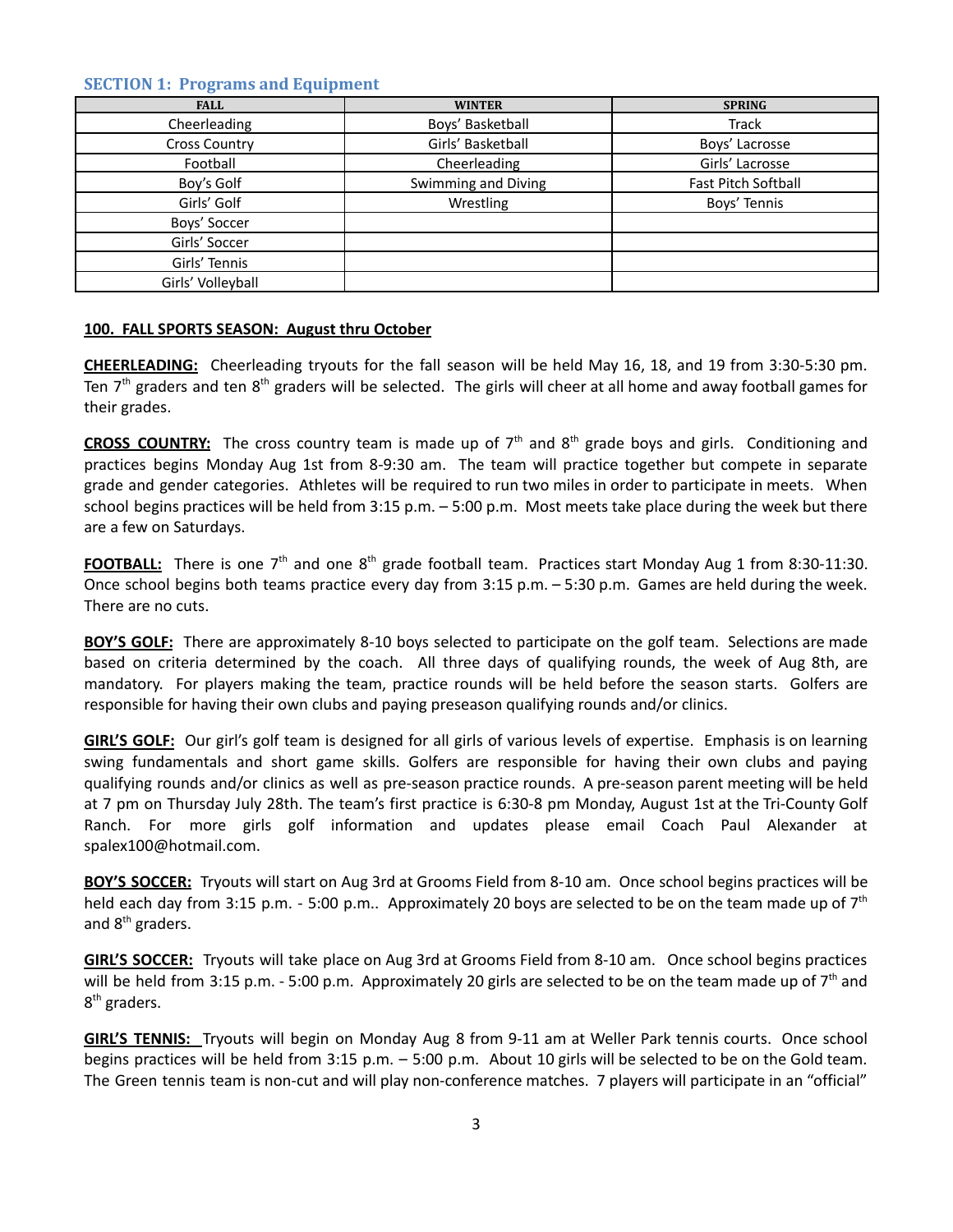match with opportunities for exhibition matches. There will be a max of 14 matches per season. The season runs until the first week of October.

**GIRL'S VOLLEYBALL:** Tryouts will begin on Monday Aug 1st in the SJH gyms. The 8th grade team will practice from 8-10 am and 7th grade 10-12 noon. When school begins both teams will practice from 3:15-5:00. Each Grade will have an A and B Team. The A teams will play the GMC Schedule and the B non conference schools.

### **Check the Junior High Athletic Website for**

- Summer sports camp information
- Summer physical information dates, times and locations
- Register on Final Forms
- Meet the Coaches Night on Thursday Aug 6th starting at 6:30 pm.

### **101. WINTER SPORTS SEASON: October thru February**

**BOY'S BASKETBALL:** There is one A and one B seventh grade and one A and one B eighth grade teams, carrying 10 players. Tryouts and practice begin in early November. The season ends in mid-February. Games are usually played twice a week. Practices are held each day after school. Evening, early morning, or Saturday practice times will also be scheduled.

**GIRL'S BASKETBALL:** There is one A and one B seventh grade and one A and one B eighth grade teams, carrying 10 players. Tryouts and practice will begin during the last week of October. The season ends in mid-February. Games are usually played twice a week. Practices are held each day after school. Evening and Saturday practice times will also be scheduled.

CHEERLEADING: Tryouts for winter cheerleading will be held sometime in the fall. Eight 7<sup>th</sup> graders and Eight 8<sup>th</sup> graders will be selected to cheer for home basketball games. Practices and games take place after school.

**SWIMMIMG AND DIVING:** Team tryouts will take place at the beginning of November. Swimmers must swim a qualifying time in order to make the team. The coach will determine diving participation. Practices are held at Sycamore High School. Meets begin the first of December and run through the end of January. Team members must purchase their own team swimsuit.

WRESTLING: The wrestling team is made up of 7<sup>th</sup> and 8<sup>th</sup> graders. Athletes will be divided into "A" and "B" teams in order to compete in different matches according to ability. Practice begins in early November and the season runs through the first of February. There are no cuts. The team practices each day after school. Matches are held during the week and on weekends.

**INTRAMURAL BASKETBALL:** Looking for a less competitive, non-cut option, intramural basketball is a great way to get some exercise and play with friends. Sign-ups usually occur in late November with the season typically starting mid-December, and running for 6 weeks. The games are played on Saturdays from 12-2. The junior high basketball players will help officiate the games with adult supervision. The season ends in February with a basketball inter-squad tournament.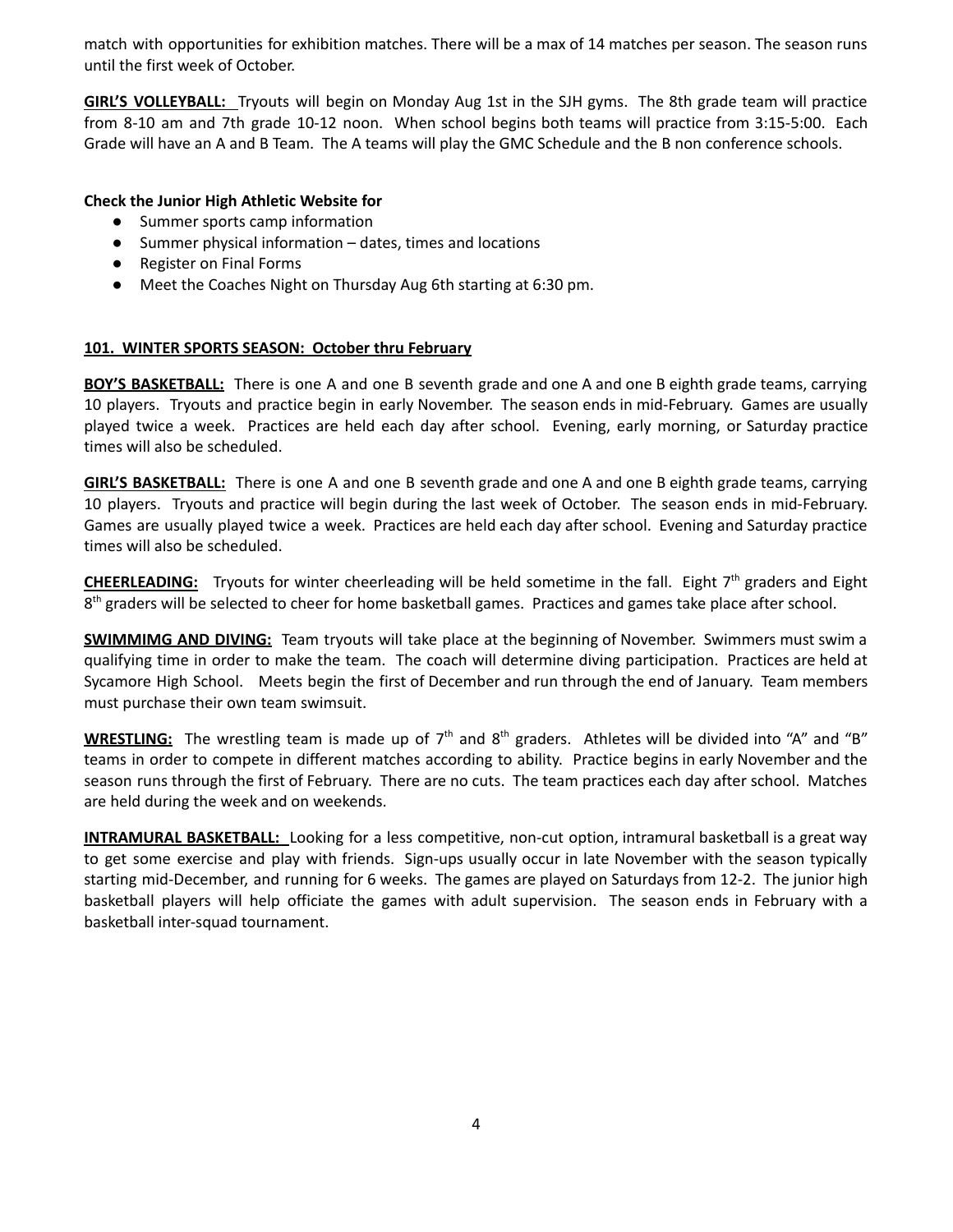### **102. SPRING SPORTS SEASON: February thru May**

**BOYS' LACROSSE:** Approximately 40 boys will be selected to participate on two lacrosse teams. Practices and home games will be held after school at Sycamore Stadium. The season begins with practices in mid-February and runs through mid-May. Games are played during the week and on weekends. The teams play approximately 15 games each.

**GIRLS' LACROSSE:** Approximately 40 girls will be selected to participate on two lacrosse teams. Practices and home games will be held at Sycamore Stadium. The season begins with practices in mid-February and runs through mid-May. Games are played during the week and on weekends. The teams will play approximately 15 games each.

**FAST PITCH SOFTBALL:** Approximately 13 girls are selected to be on the softball team. Practice begins in early March (pitchers and catchers in February) and the season runs through mid-May. The team will play approximately 14 games. Practices and games are held after school during the week.

**BOYS' TENNIS:** About 10 boys will be selected to participate on the Gold tennis team. The Green tennis team is non-cut and will play non-conference matches. 7 players will participate in an "official" match with opportunities for exhibition matches. There will be a max of 14 matches per season. The season runs from mid-March through early May. The team practices each day after school until 5 and the matches are held during the week.

**TRACK:** Any girl or boy may participate on the track team. The team practices and attends meets together, but compete separately according to gender. Practice begins early March and runs through mid-May. The team practices each day after school and will attend about 10 meets.

**INTRAMURAL GOLF:** Looking for a less competitive, non-cut option, intramural golf is a great way to learn the game and play with friends. Sign-ups occur in March with practice sessions beginning after spring break during weekdays. Members of the golf teams are not eligible to participate.

| <b>SPORT</b>         | <b>SCHOOL PROVIDES</b>                     | <b>ATHLETE PROVIDES</b>                                                         |
|----------------------|--------------------------------------------|---------------------------------------------------------------------------------|
| Basketball           | <b>Uniform</b>                             | Basketball shoes, warm-up shirt                                                 |
| Cheerleading         | Uniform, pompoms                           | Shoes, turtleneck, greenies, bow                                                |
| <b>Cross Country</b> | Uniform                                    | Running shoes                                                                   |
| Football             | Uniform, practice jersey, helmet, all pads | Cleats, mouth piece, girdle, practice pants                                     |
| Golf                 | Green fees for match and clinic only       | Golf shoes, clubs, bag, balls, team shirt,<br>clinic, tryout, and practice fees |
| Boys' Lacrosse       | Uniform, pads if needed, helmet            | Stick, cleats, mouth guard, gloves                                              |
| Girls' Lacrosse      | Jersey, kilt                               | Stick, cleats, mouth guard, protective<br>eyewear, gloves (optional)            |
| Soccer               | Uniform                                    | Cleats, game socks, shin guards, t-shirt<br>(optional)                          |
| Softball             | Uniform, helmet, bats                      | Cleats, glove, visor, game socks                                                |
| Swimming/Diving      | Warm-up, cap                               | Swimsuit, goggles                                                               |

### **103. EQUIPMENT PROVIDED BY SCHOOL VERSUS ATHLETE**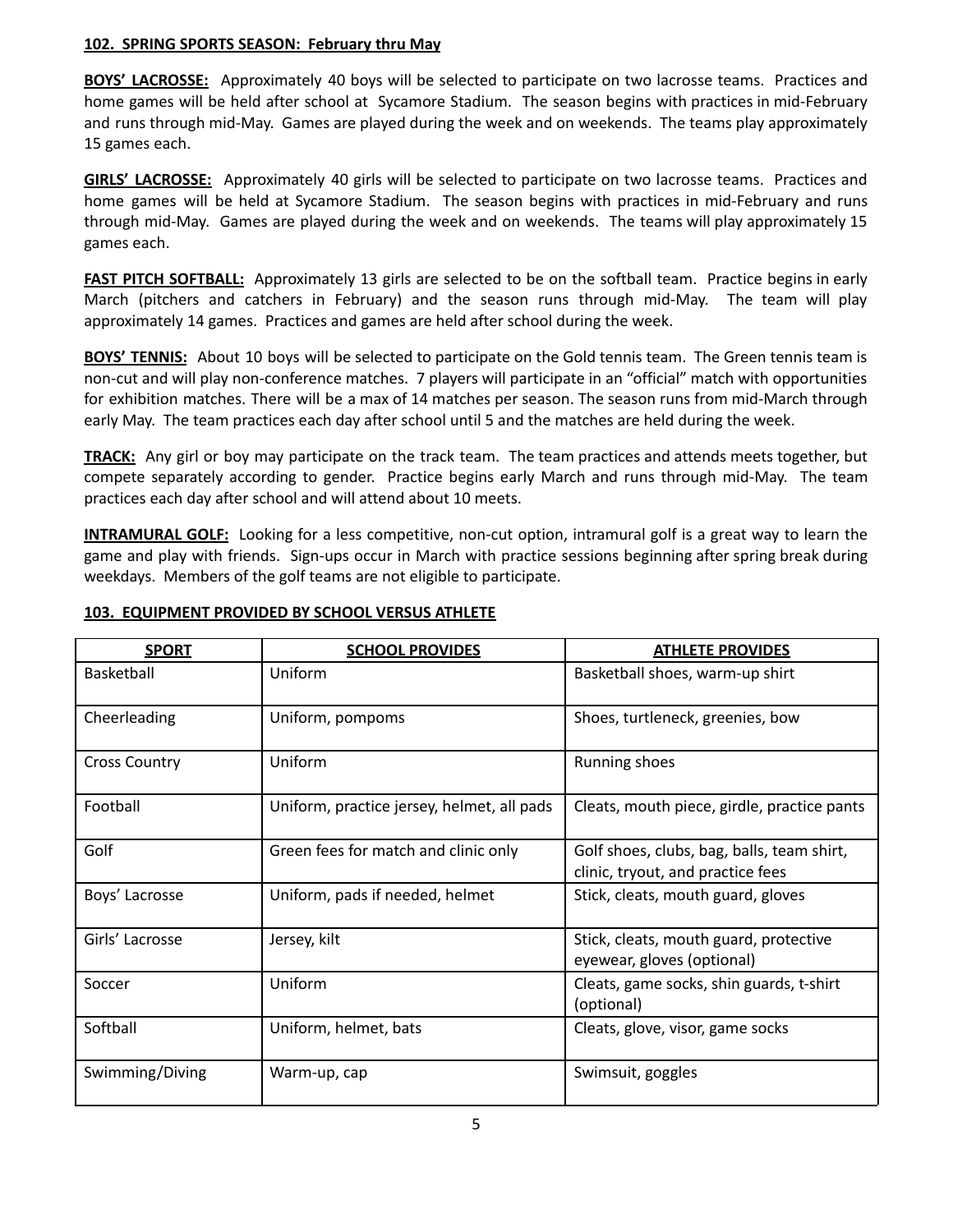| Tennis       | 1 uniform top for boys and girls | 1 can of balls, racquet, white shorts or skirt<br>with pockets |
|--------------|----------------------------------|----------------------------------------------------------------|
| <b>Track</b> | Uniform top and short            | Running shoes, t-shirt                                         |
| Volleyball   | Uniform top only                 | Volleyball shoes, knee pads                                    |
| Wrestling    | Uniform, headgear                | Wrestling shoes, t-shirt, Shorts,<br>sweatshirt (optional)     |

**\*\*\*Athletes must supply their own practice clothes for all sports.**

## **SECTION 2: Required Paperwork**

### **200. PHYSICAL FORM**

1. Each athlete must submit pages 3 and 4 of the student participation form and pass a physical examination by a physician. This completed form must be given to the coach before he/she will be allowed to tryout.

2. Physicals are valid for one calendar year. The athletic department recommends that physicals be conducted in the summer months so that the physical is valid for all three seasons during the school year. The OHSAA physical form must be used. Valid physicals will be kept on file for one calendar year.

### **201. EMERGENCY MEDICAL AUTHORIZATION FORM**

1. An EMA form must be completed by the athlete's parents on Final Forms.

2. If athletes are participating in more than one sport during the year, an EMA form must be completed at the start of each new season.

### **201.-A CONCUSSION INFORMATION FORM**

1. The Concussion Information Form needs to be completed on Final Forms each season before tryouts/practice begins.

### **202. STUDENT PARTICIPATION FORM (last page of the Athletic Handbook)**

1. All three parts must be signed by the athlete and parent on Final Forms before he/she will be allowed to compete.

### **• ACKNOWLEDGEMENT OF INJURY**

Each athlete and parent/guardian must sign this acknowledgment that indicates that there is a risk of serious injury inherent in all athletic activities.

### **• OHSAA ATHLETIC ELIGIBILITY FORM**

Each athlete and parent/guardian must sign this acknowledgement that indicates that you have had the opportunity to review its content.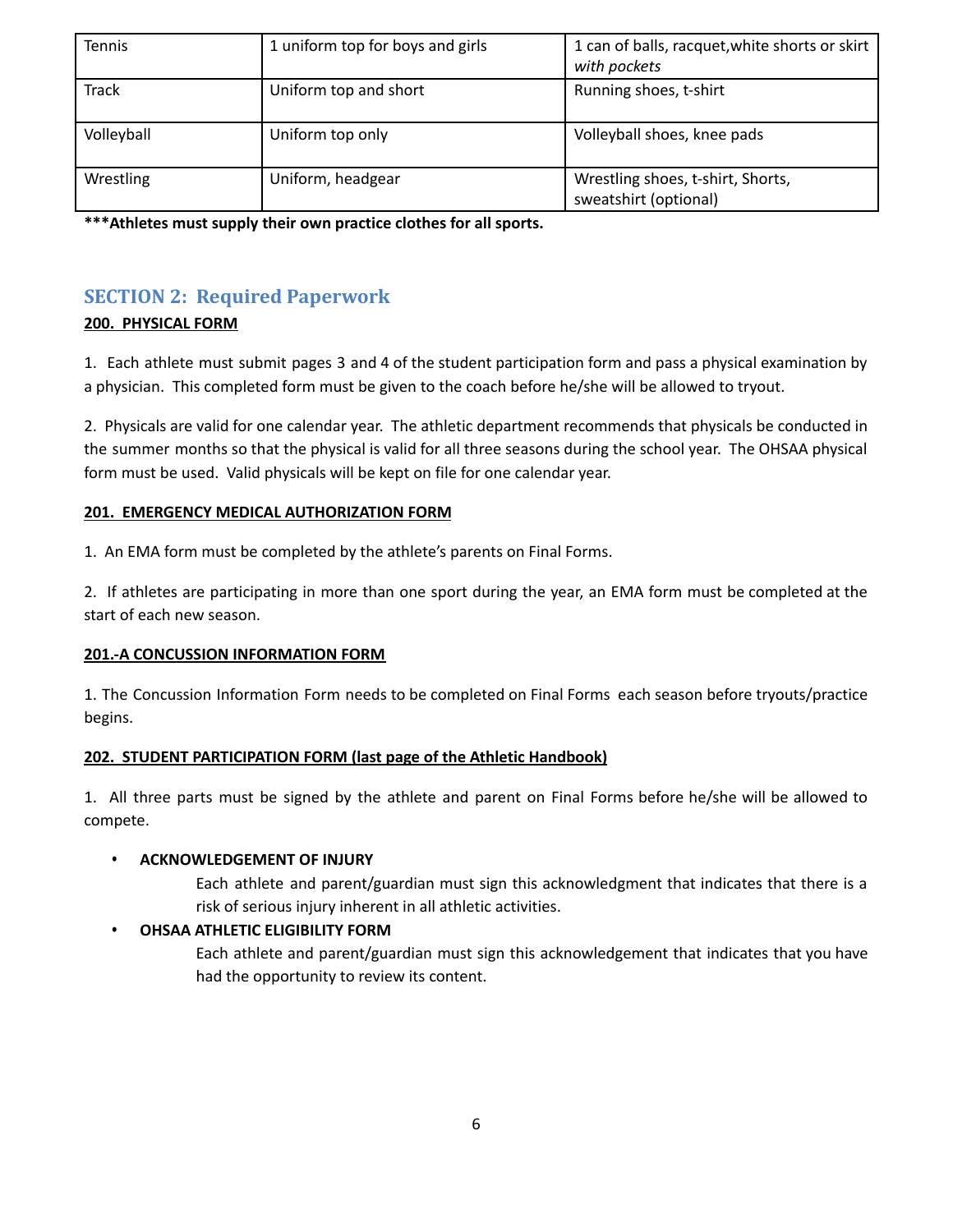### **• HANDBOOK ACKNOWLEDGEMENT**

Each athlete and parent/guardian must sign this acknowledgement that indicates that you have received a handbook and understand its contents**(All forms, except the Emergency Medical Authorization and Concussion Form, need to be completed once per school year.)**

### **203. Performing Arts and Athletic Program Fee form**

1. Upon making the team, each athlete must submit payment of the Athletic Program Fee. This may be accomplished on Final Forms.

### **SECTION 3: COACH< ATHLETE & PARENT RESPONSIBILITIES**

### **300. THE COACH'S RESPONSIBILITY**

- 1. Coaches will provide a safe, positive, instructional environment in which students can develop skills, sportsmanship, and team spirit.
- 2. Coaches shall conduct a parent meeting at the beginning of the season to explain expectations, scheduling, and team rules.
- 3. Coaches will provide proper supervision during all practices, games, and transportation.
- 4. Coaches shall keep rosters and/or email lists updated and accurate.
- 5. Coaches will provide uniforms, locks, and various equipment to all athletes. Refer to page 4 for specific equipment the athlete will need to supply.
- 6. Coaches shall have emergency medical information and a first aid kit with them at all practices and contests.
- 7. Coaches shall insist that all physical forms and other required paperwork have been completed before the athlete will be allowed to tryout and compete.
- 8. Coaches will conduct fair and impartial tryouts when cuts are necessary, and students should be informed of team selection in a timely manner.
- 9. Coaches shall be certified in CPR and have a first aid certificate on file with the Athletic Director as required by the OHSAA, and have a certificate on file with the Athletic Director (Pupil Activity Validation form).
- 10. Coaches shall know where to locate the nearest emergency phone.
- 11. Coaches shall complete an accident report for any athlete injured that requires first aid/medical attention during a practice or a game within 24 hours.

### **301. THE ATHLETE'S RESPONSIBILITY**

- 1. Athletes must follow all OHSAA rules set forth in their constitution, by laws, and regulations.
- 2. Athletes must abide by the school rules, Sycamore Code of Conduct, and this handbook.
- 3. Athletes must exhibit sportsmanship at all times.
- 4. Athletes must respect teammates, opponents, coaches, and officials.
- 5. Athletes must abstain from the use, sale, or possession of tobacco, alcohol or other drugs.
- 6. Athletes must follow team rules and should communicate with their coach in regards to questions, conflicts, or playing time. Athletes must understand that school sponsored sports come first over games and practices of outside teams.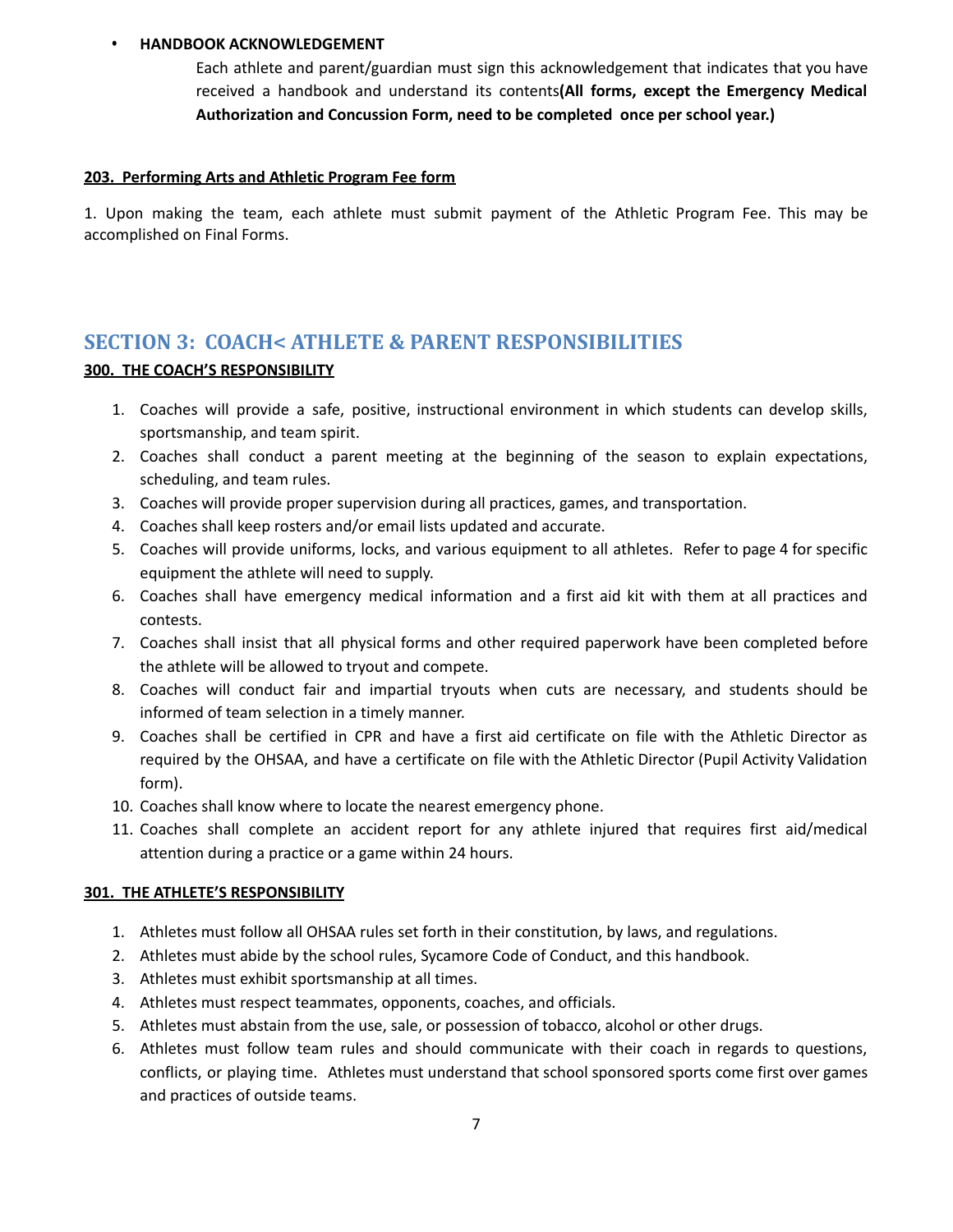- 7. Athletes may not use vulgarity, profanity, or other abusive language.
- 8. Athletes must respect the property of this and other schools.
- 9. Athletes must accept the responsibility of representing Sycamore Junior High School. That responsibility exists at all times. The decisions made at practice, in the classroom, on the bus, at contests, and in the community will be observed by others and that behavior should reflect positively on the team, the athletic department and the entire school.
- 10. Athletes are responsible for the uniform and equipment issued to him/her. It is important to periodically check equipment for damage and immediately report any unsafe conditions to the coach. Do not loan equipment or uniforms to others, and be sure that all items are locked or secured at all times.
- 11. Equipment and uniforms may only be worn during games, practices, or pep rallies unless approved by the assistant principal or director in charge of athletics.
- 12. Locks, uniforms and equipment, as provided, must be returned to the coach prior to that season's award program. If all items are not returned, the student may not participate in the awards program or participate in any other sport until the items are returned or restitution has been made. The Assistant Principal or Athletic Director in charge of athletics shall dictate replacement cost.

NOTE: If an athlete is suspended from school, the student may not participate in any school activity during *the suspension and in some instances, may be asked to leave the team.*

### **302. THE PARENT'S RESPONSIBILTY**

In order for Sycamore athletics to be successful, rewarding, and a safe experience for our students, parents must show their support in the following manner:

- 1. Complete and return on time all required forms.
- 2. Have an updated practice schedule, game schedule, and directions to contests.
- 3. Pick up and drop off athletes promptly to and from practices and games. See Pick-up Policy 303.
- 4. Show support by attending as many contests as possible.
- 5. Insist that your child gets the proper rest and nutrition needed.
- 6. Insist on high academic performance.
- 7. Demonstrate good sportsmanship in dealing with officials, opposing fans, athletes, and coaches.
- 8. Be supportive of the coaching staff and encourage your child to have an "open" line of communication with their coach.
- 9. Understand that school sports should take priority over community sports if an athlete is participating in two activities at the same time. For example, if an athlete is on the school volleyball team and playing soccer for the community, the volleyball team's practices and games should come first. Also keep in mind it is against OHSAA rules to compete in the same sport outside of school that is in season. See Eligibility Bulletin for further information.
- 10. It is not permissible for a parent to videotape or film regular season or tournament contests of other school teams.

### **303. SPORTS DROP OFF BOX**

Student athletes need to be responsible to bring all clothing/equipment to practices and games. If you forget something, your parent can drop any item in the sports drop off box located near the front doors. Please be sure to put item(s) in a bag with your child's name/sport on it. It is the athlete's responsibility to check for the item. Notes or deliveries will not be made by school personnel.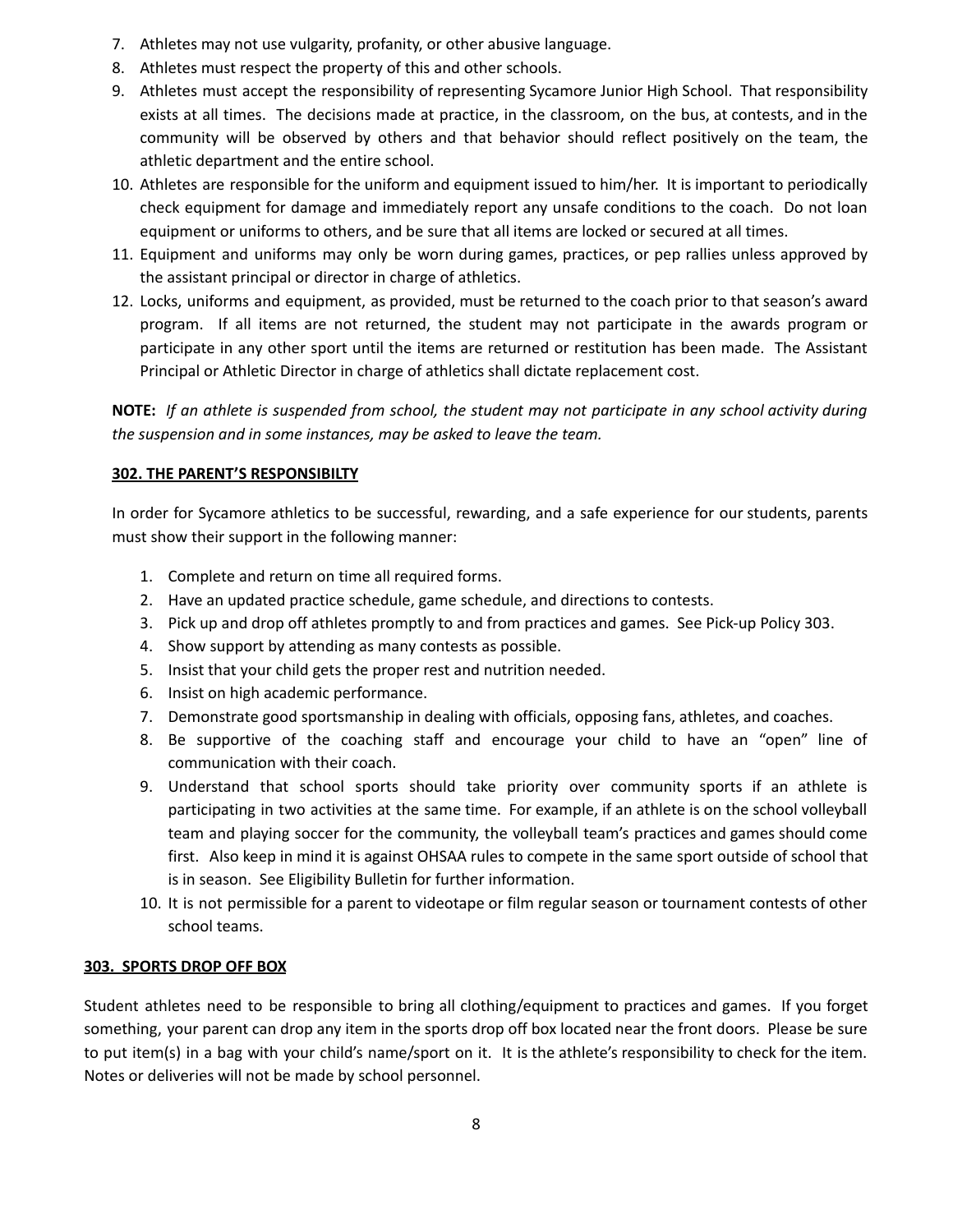### **304. LATE PICK-UP POLICY**

Please respect the fact that a Coach must supervise all players after the conclusion of a contest, practice, or away event until a parent or guardian has arrived. Due to the increased number of occurrences, a policy was put into place in August, 2007. After the first occurrence of a late pick-up (20 minutes or longer), the coach will document the incident and talk to both the parent and athlete. Second occurrence, the player cannot attend the next practice and must go home on the bus that day. Third occurrence will result in a missed game or match. Fourth occurrence will result in removal from the team. We certainly hope this final step can and will be avoided.

### **305. HOLIDAY POLICY**

There are times of the year that games and practices conflict with religious holidays. Many of our schedules are set by the GMC league. Unfortunately, we do not have the ability to avoid many observances nor do we have the ability to change those that conflict. Absences that result from any religious observances will be excused without penalty. Please be sure to communicate these in advance to our coaches. We apologize for any inconveniences this may bring.

### **306. THE ROLE OF PARENTS IN INTERSCHOLASTIC ATHLETICS**

- 1. Make sure your children know that win or lose, scared or heroic, you love them, appreciate their efforts and are not disappointed in them. This will allow them to do their best without fear of failure. Be the person in their life they can look to for constant positive reinforcement.
- 2. Try your best to be completely honest about your child's athletic ability, competitive attitude, sportsmanship, and actual skill level.
- 3. Be helpful, but don't coach them. It's tough not to, but it is a lot tougher for the athlete to be flooded with advice and critical instruction.
- 4. Teach them to enjoy the thrill of competition, to be "out there trying" to be working to improve their skills and attitudes. Help them develop the feeling for competing, for trying hard, for having fun.
- 5. Try not to relive your athletic life through your child in a way that creates pressure. Don't pressure your child because of your pride. Athletic children need their parents, so you must not withdraw. Remember there is a person who is thinking, feeling, sensitive, free spirit out there in that uniform that needs a lot of understanding, especially when their world turns bad. If they are comfortable with you win or lose, then they are on their way to maximum achievement and enjoyment.
- 6. Don't compete with the coach. If your child is receiving mixed messages from two different authority figures, he/she will likely become disenchanted. Criticism of the coach to your child puts the athlete in a terrible "No Win" situation.
- 7. Don't compare the skill, courage, or attitude of your child with other members of the team.
- 8. Get to know the coach(es). Then you can be assured that his/her philosophy, attitudes, ethics, and knowledge are such that you are happy to have your child under his/her leadership.
- 9. Always remember that children tend to exaggerate both when praised and when criticized. Temper your reaction and investigate before overreacting. Many items and athletes will define all coach criticism as being "yelled at".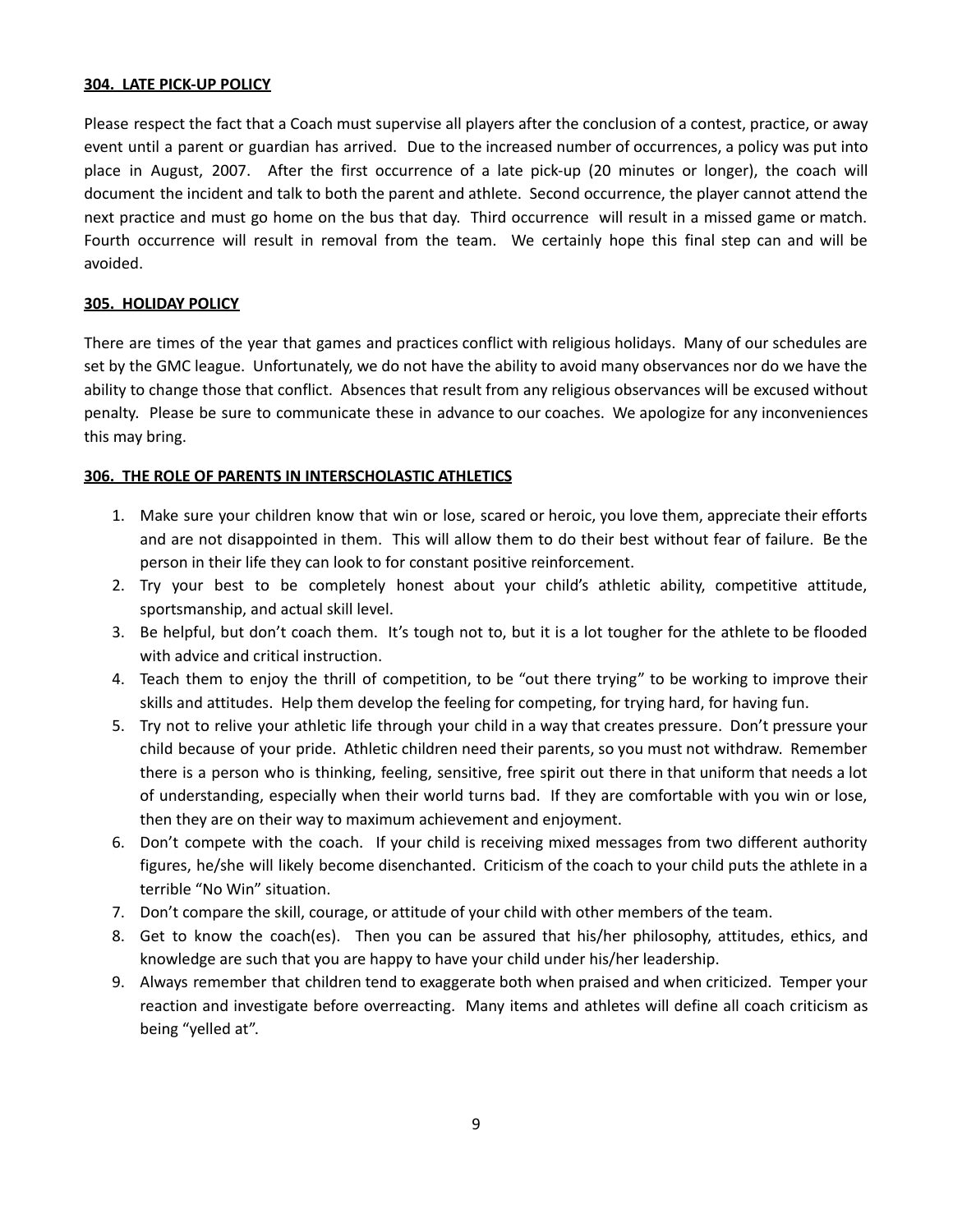10. Make a point of understanding courage and the fact that it is relative. Everyone is frightened in certain areas. Explain that courage is not the absence of fear, but a means of doing something in spite of fear and discomfort.

### **Communicating with the Coach**

Communication you should expect from your child's coach:

- $\triangleright$  Philosophy of the coach
- $\triangleright$  Expectations the coach has for your child as well as all players on the squad
- $\triangleright$  Locations and times of all practices and contests
- ➢ Team requirements (fees, special equipment, off-season conditioning, etc.)
- $\triangleright$  Procedure should your child be injured
- ➢ Discipline that results in the denial of your child's participation (eligibility, substance abuse, etc.)

Communication coaches expect from parents:

- $\triangleright$  Concerns expressed directly to the coach
- $\triangleright$  Notification of any schedule conflicts well in advance
- $\triangleright$  Specific concerns in regard to a coach's philosophy and/or expectations

Appropriate concerns to discuss with coaches:

- $\triangleright$  The treatment of your child, mentally and physically
- $\triangleright$  Ways to help your child improve
- $\triangleright$  Concerns about your child's behavior

Issues not appropriate to discuss with coaches:

- $\blacktriangleright$  Playing time
- $\triangleright$  Team strategy
- $\blacktriangleright$  Play calling
- $\triangleright$  Other student athletes

Appropriate Procedure for discussing concerns with coaches:

- $\triangleright$  The very first step in discussing a coaching concern is to meet with the coach.
- $\triangleright$  Call to set up an appointment with the coach (Contact the athletic director in charge of athletics to set up the meeting if unable to reach the coach.)
- $\triangleright$  Do not confront a coach before or after a contest or practice. These are emotional times for all parties involved and do not promote resolution.

What if the meeting with the coach did not provide a satisfactory resolution?

- $\triangleright$  Call to set up an appointment with the assistant principal in charge of athletics.
- $\triangleright$  Determine the next step at this meeting.

### *Reprinted with permission from the Ohio High School Athletic Association.*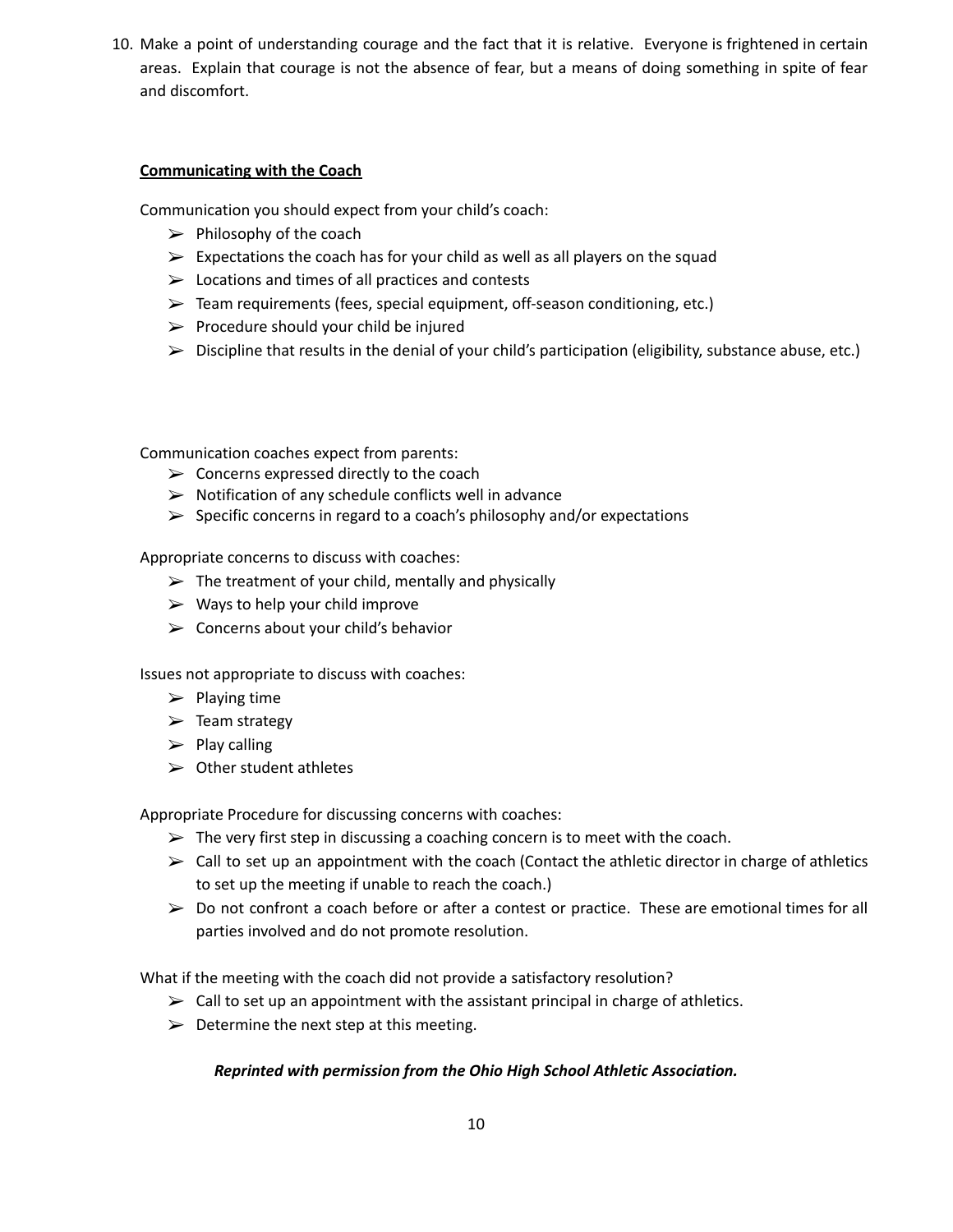### **SECTION 4: GENERAL RULES AND GUIDELINES**

### **400. CONDUCT**

The conduct of students involved in sports shall be governed by the *Sycamore Student Code of Conduct* and this handbook. An athlete may be disciplined, including game suspension and even dismissal from the team, for not following the *Code of Conduct* or this handbook. This decision shall be made by the coach, athletic director, and principal.

### **401. ELIGIBILITY**

An Athletic Eligibility Information Bulletin published by the Ohio Athletic Association is located in this handbook. This bulletin lists the standards that each athlete must meet in order to be eligible. This must be signed by the athlete and parent and returned with the completed physical form.

Some of the most common standards for junior high students are listed below.

- 1. All students enrolling in  $7<sup>th</sup>$  grade for the first time will be academically eligible. Thereafter, you must have received passing grades in five or more enrolled courses from the previous quarter. Students enrolled below the 7<sup>th</sup> grade are ineligible for participation in interscholastic athletics. Fall eligibility for  $8<sup>th</sup>$  grade students is determined by their 4<sup>th</sup> quarter final grade as a 7<sup>th</sup> grader.
- 2. For eligibility purposes, summer school grades may not be used to substitute for failing grades received in the final grading period of the regular school year.
- 3. If you are 15 years of age prior to August 1 you are ineligible to participate in  $7<sup>th</sup>$  &  $8<sup>th</sup>$  grade athletics. Students with a disability may qualify for an exception to this bylaw.
- 4. All athletes must submit a completed participation form and pass a physical examination before they may practice for a school sport. Physical examinations are good for one calendar year.
- 5. Participation by an athlete in an inter-scholastic program (tryouts, practice or contest) while a member of a school squad in the same sport is prohibited. For example, an athlete may not play community soccer if he/she is on the school soccer team. This begins when the athlete participates in the school's first contest or scrimmage.
- 6. An athlete will be ineligible if he/she is recruited by a person or group of persons to change schools. Any type of recruiting should be reported to the athletic director immediately.

### **402. TRANSPORTATION**

- 1. Athletes will be transported in school buses and/or district-owned vehicles as arranged by the athletic director.
- 2. Athletes are required to take school provided transportation to any event. If a student wants to ride home from an away event, it must be only with the parent/legal guardian, and a written request must be signed.
- 3. Students shall follow all bus rules and regulations.
- 4. Athletes must remain seated at all times.
- 5. State law dictates that no one may eat, drink, or chew gum on the bus.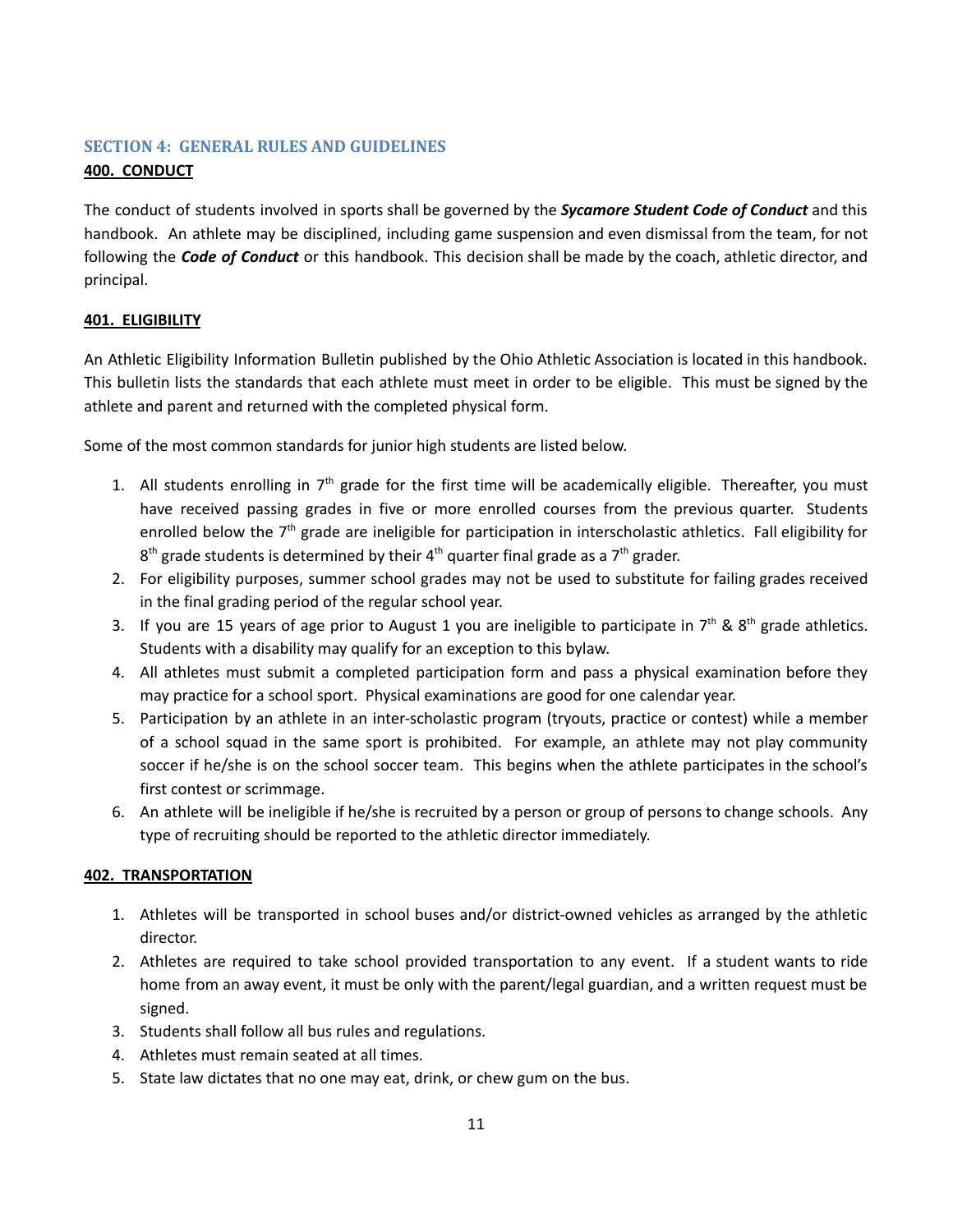- 6. The bus should be left in the same condition as when athletes boarded.
- 7. Nothing may be put out the window at any time. If windows are down, athlete's appendages must remain inside the bus.

### **403. ATTENDANCE**

- 1. In order to participate in any extra-curricular activity, including practice and games, a student must be in attendance a minimum of four entire bells. The principal will have the right to grant exceptions due to special circumstances such as funerals, family emergencies, court, etc.
- 2. For events that occur on weekends or holiday breaks, the last day's attendance before that game day shall be utilized. The principal or athletic director has authority to grant exceptions to this rule.
- 3. Individual coaches shall establish his/her own rules for missing practices and games.
- 4. Coaches and sponsors of other school activities will make efforts to allow students the opportunity to participate in a wide range of school activities. At times, however, two activities may overlap such as a music event and an athletic contest. This may cause a student-athlete to make a difficult choice that may lead to consequences from the activity missed. In other situations, all events/games override meetings and practices. Please communicate with all parties involved.

### **404. SCHOOL CLOSED DUE TO POOR WEATHER**

If school is closed or dismissed early due to poor weather conditions, cancellation of an athletic event and/or practice will be decided at 12 noon of that day.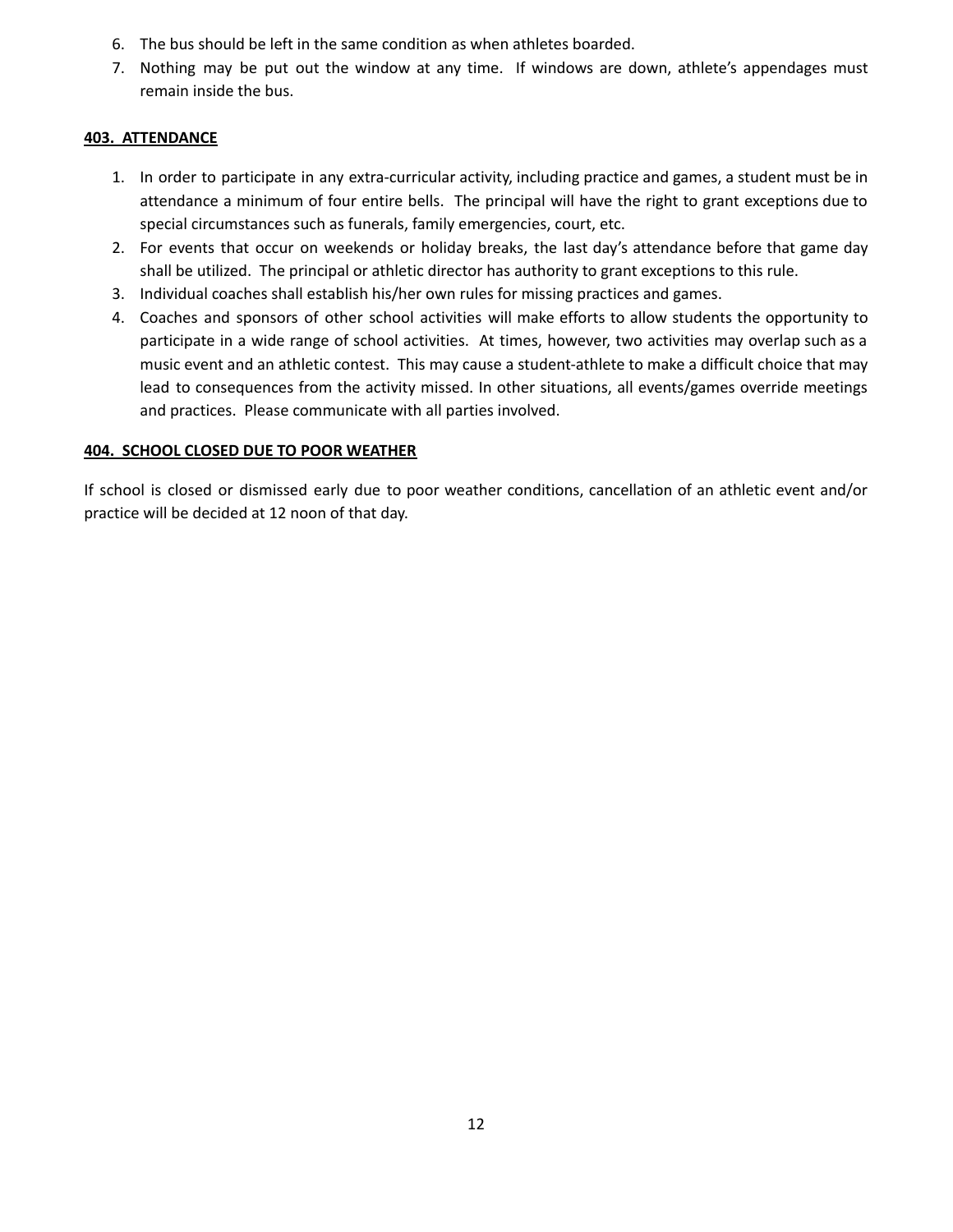### **SECTION 5: COMMUNICATION**

### **500. Coaches will have addresses to away games. If needed directions will be provided.**

### **501. LINES OF COMMUNICATION**

During the season, there may be times when you may have a question, concern, or a problem that must be addressed. If so, we ask that you please use the following line of communication. NOTE: This line of communication should be skipped and an administrator should be contacted immediately if the concern or problem involves a serious violation or safety issue.

- Step 1. The athlete should approach the coach.
- Step 2. The parent should contact the coach and athletic director.
- Step 3. The parent should contact the assistant principal in charge of athletics.
- Step 4. The parent should contact the principal.

### **SECTION 6: HEALTH**

### **600. WARNING**

The OHSAA dictates that a school district has a duty to warn students and parents of the risk of injury to which an athlete may be exposed by participating in a sports program. Even through the best conditioning programs, equipment, skills, and training, there is always a chance in any sport that a significant injury can occur.

### **601. WHEN AN INJURY OCCURS**

The school provides supplemental insurance coverage which can be purchased at the beginning of the year. When an injury occurs, this sometimes pays that portion of the expense which is not covered by your own personal insurance. There is also a catastrophic insurance plan that covers athletes through the OHSAA. If you need to use this coverage, please follow this procedure:

- Report the injury to the assistant principal in charge of athletics within 30 days of the injury
- Complete the claim form
- Attach bills and receipts to the claim form and send to the insurance carrier

### **602. ACKNOWLEDGMENT OF RISK**

In order for an athlete to participate in athletics at Sycamore, it is necessary that parents acknowledge the risk of serious injury that is inherent in athletic activities. This form must be signed and returned to the coach or athletic director prior to the start of the season. A copy of this form is listed in the Appendices.

### **603. HEALTH CONDITION ALERT**

If an athlete has been identified as having a significant health condition that may require emergency care (i.e. asthma, diabetes, seizure disorder, food/insect allergy, etc.), the school nurse should be notified by the parents that the athlete is enrolling in a school sponsored extracurricular activity. The nurse will then train the coach to respond appropriately.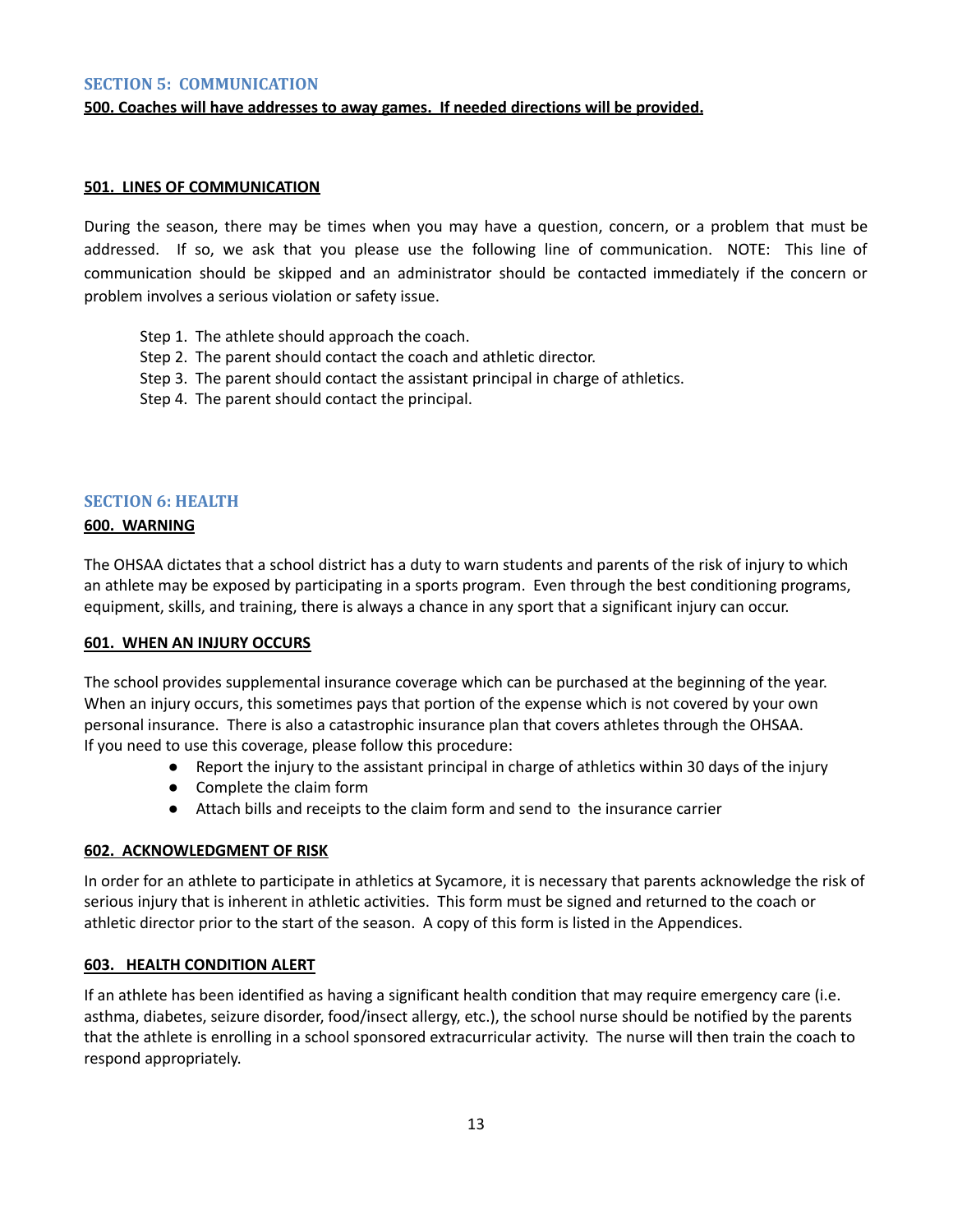### **604. MEDICATION FORM**

Please see the medication information and form on the next two pages.

### **DISPENSING MEDICATION AT SCHOOL**

Sycamore Community School District has a medication policy that is in compliance with the Ohio Revised Code. The following information is provided to help clarify your understanding of this policy.

- 1. **Medication should not be given at school** unless it is absolutely necessary for the health and wellbeing of the student.
- 2. **A physician's signed order** must be on file at school before prescribed medication or over-the-counter medication may be administered. It is also needed for students to carry inhalers or Epi-Pens (epinephrine auto-injectors). The following must be included in the order:
	- $\triangleright$  Name and address of the student
	- $\triangleright$  Name of the medication and dosage to be given
	- $\triangleright$  Reason for administering the medication
	- $\triangleright$  Times at which medication should be given
	- $\triangleright$  Dates the administration of medication is to begin and end.
	- $\triangleright$  Adverse reactions that should be reported to the physician
	- $\triangleright$  Special instructions (i.e. sterile conditions, storage, etc.)
	- $\triangleright$  Acknowledgement that the prescriber has provided the student with training in the proper use of the Epi-Pen.
	- **NOTE:** Any changes in a medication order require a revised statement signed by the doctor. If a student does not take a daily scheduled medication for more than 30 days, a new order is required.
- 3. Signed permission from the parent/guardian must be on file before prescribed medication or over-the-counter medication may be administered.
- 4. Medication must be in the original container.
- 5. Students may not transport medication to school. (Exceptions: inhalers or epi-pens, with a written doctor's order and parent permission for the child to self-administer in case of emergency, may be transported by a student. Parent is requested to provide a back-up inhaler, and required by law to provide a back-up dose of Epi-pen.)
- 6. A new physician's order and parent/guardian's permission is required each year for ongoing medication. All medication must be picked up at the end of the school year. If it is not picked up, it is discarded.
- 7. Only the school nurse, a substitute nurse, the principal, or a designated by the principal are authorized to administer medication at school. (NOTE: If an Epi-pen is administered, emergency services will be called.)

Parents/Guardians are not permitted to administer medication to students on school property without a signed physician's order (see #2)